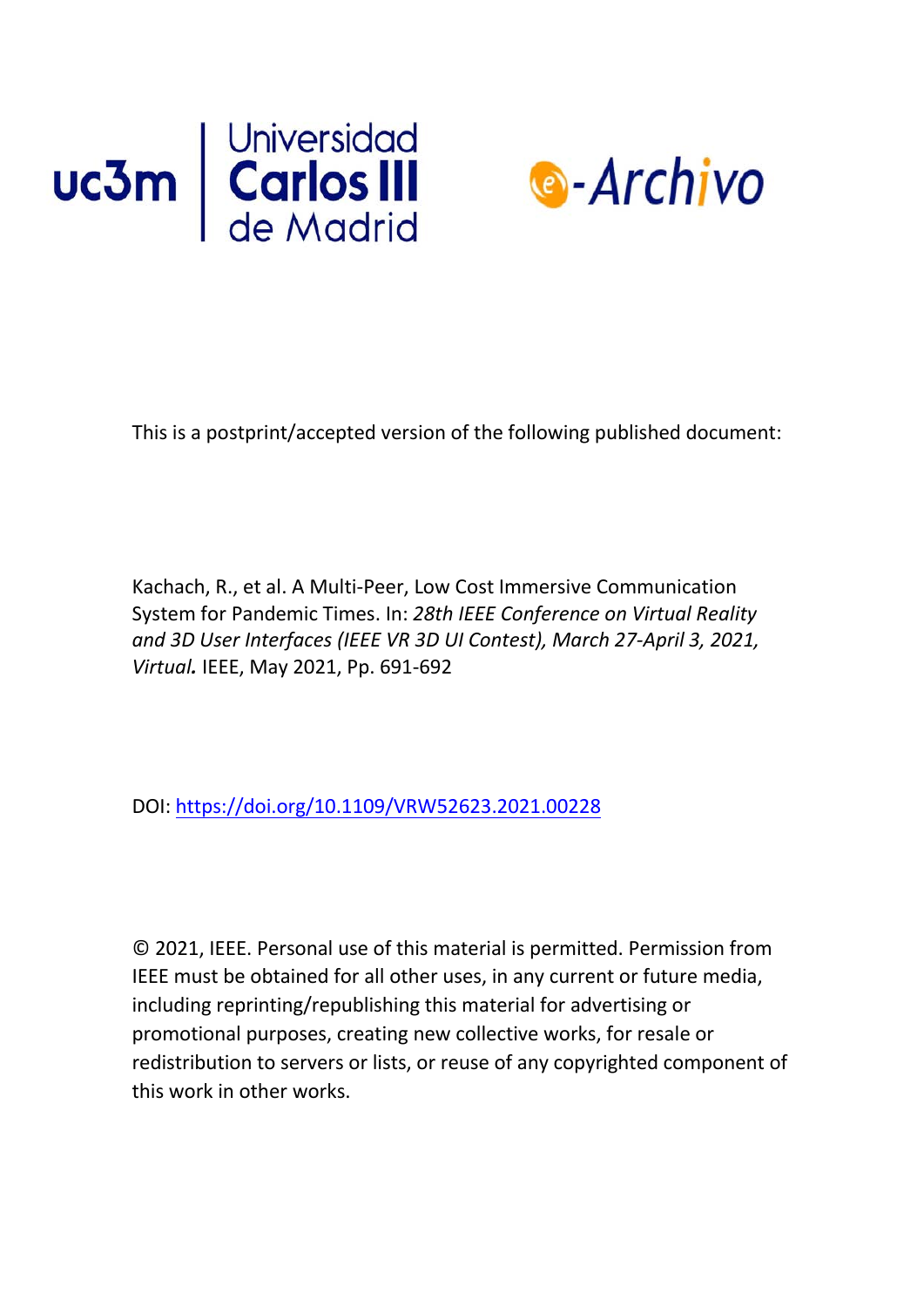# **A Multi-Peer, Low Cost Immersive Communication System for Pandemic Times**

Redouane Kachach Diego González Morín Francisco Pereira Pablo Perez Ignacio Benito Jaime Ruiz **Ester González** Alvaro Villegas Nokia Bell Labs\* 360º/Stereo 180º video 2D 360º/180º video Backend Full duplex audio Eye gaze Video Stream 360 Camera 4G/5G Modem Battery Raspberry Pi `ooling Fan **Immersive Use** 2D User Local Users

Figure 1: Overview of our multi-peer, low cost immersive communication system. Center) Local scene streamed in real-time by the immersive video capturing device. Left) Two remote users participating in the immersive conference. Right) Detailed view of our custom capturing hardware.

# **ABSTRACT**

We present our multi-peer, low cost immersive communication system which targets to virtually bring people closer to each other during the current self-isolation situation consequence of the pandemic outbreak. Our fully immersive conferencing system allows remote users to virtually teleport where the media capturing system is placed and interact in real-time with other local users present there. This is achieved by a fully mobile, accessible and simple to use system specifically designed to ease the use even for the less experienced users. We accomplish this by avoiding any complex 3D user interface, allowing the remote users to directly connect to the currently active session by just running the application. Furthermore, we also allow the users to share content between each other in a very seamless manner, improving the virtual collaboration tools available in the state of the art.

Index Terms: Human-centered computing—Collaborative Interaction—;——Human-centered computing—Virtual Reality—

## **1 INTRODUCTION**

The outbreak of the coronavirus disease 2019 (COVID-19) has completely changed the human communication landscape: social, professional, and educational face to face interactions have been reduced to the minimum. In this unprecedented scenario of self-isolation, we have been forced to rely on traditional video conferences, or 2D video-based communication, which lacks essential communication information derived from the context or non-verbal behaviour, among others. Additionally, traditional video conferences restrict the user capability of perceiving the physical layout of the remote

\*Authors' e-mails:{redouane.kachach, diego.gonzalez morin, ignacio.benito\_frontelo, jaime jesus.ruiz alonso, ester.gonzalez, alvaro.villegas}@nokia-belllabs.com

scenarios. These crucial dimensions of human communication are a necessity in many professional and teaching scenarios, such as on-site specific training (e.g.: how to use a particular tool). Besides, these limitations considerably hinder the feeling of presence which might lead the users to disengage from the remote interaction [4]. We are social animals, and there are numerous risk groups, such as the elderly or immunosupressed patients, which are still living in full isolation since the COVID-19 outbreak. Traditional video is not enough anymore, the current crisis has highlighted the necessity of a more immersive and efficient vehicle of remote communication.

The current health crisis has placed the spotlight on virtual reality (VR) technologies, as they can provide fully immersive telepresence systems which can overcome the limitations of 2D videoconferencing tools. This is shown in the increased relevance of online VR collaboration tools such as Mozilla Hubs [2]. These tools provide virtual scenarios in which several users can communicate, interact and collaborate through cartoon-like avatars. While they provide better immersiveness and presence than 2D video, they lack the interaction with the real world which provides crucial information for particular scenarios such as industrial or educational training. Besides, the absence of realism or accurate representation of the avatars and the virtual surroundings leads to user disengagement in different social situations, specially among certain population groups not used to VR interaction.

There is a recent research path which aims to overcome the mentioned limitations and can become a game changer in the field of remote human interaction: real-time immersive video conferencing. In this sort of systems, users can simply wear a VR head-set to be virtually teleported to the spot where a 360° video camera is placed and interact with the local users in real-time. Consequently, it provides a real-time fully immersive experience in which the user can grasp the feeling of being physically on site and interact with the local users. This conferencing modality has several use cases such as education, industrial training, meetings or other social events. Avatour [1] is a clear example of this novel modality of remote communication providing a consumer service for real-time 360° video conferencing, mainly focused on virtual real-time tours for different industrial use-cases.